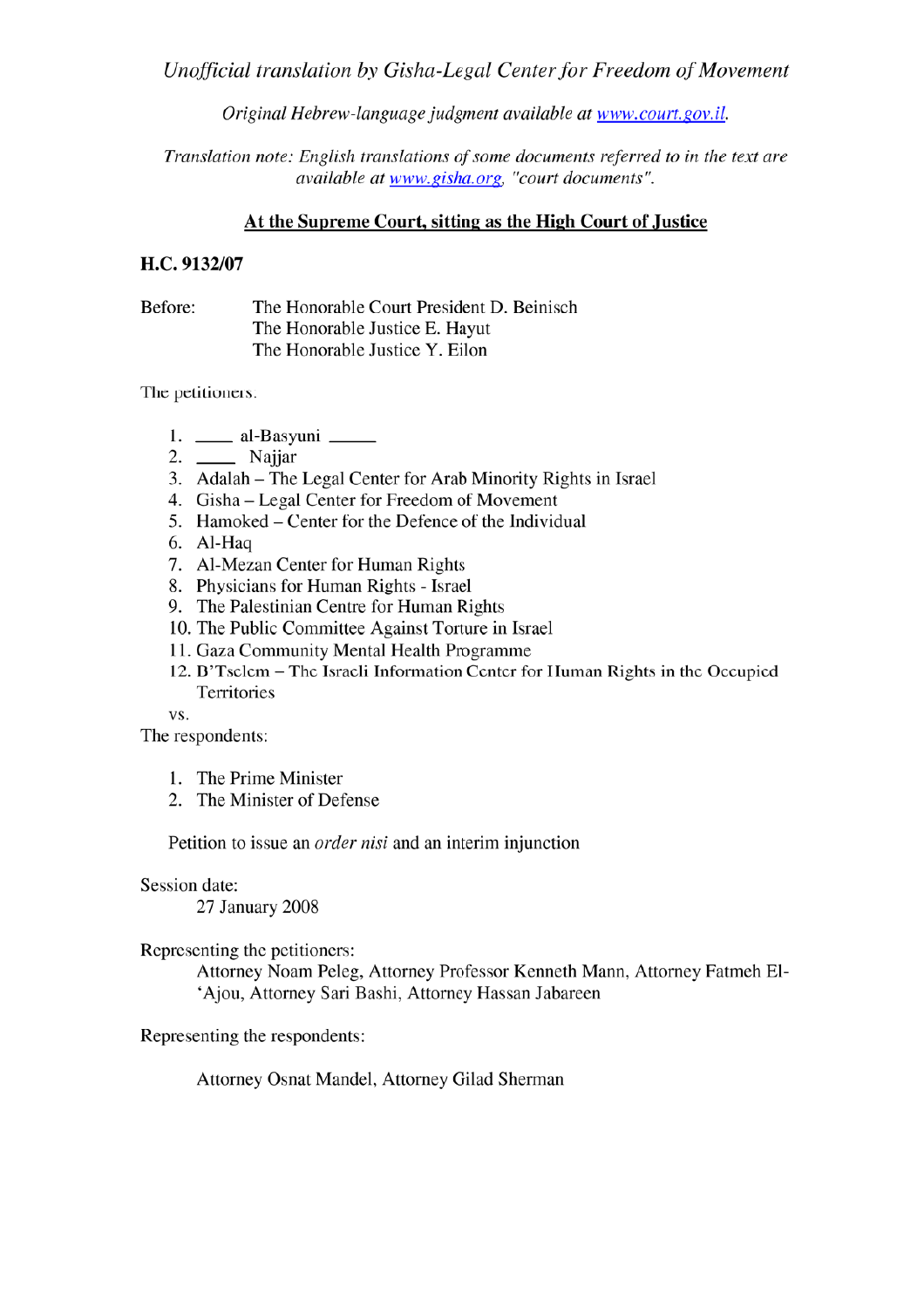# **Verdict**

# **President D. Beinisch:**

- 1. The petition before us is directed against the respondents' decision to restrict or limit the supply of fuel and electricity to the Gaza Strip. In their plea for the assistance of this court, the petitioners mainly addressed the need for different types of fuel – gasoline and diesel – for the proper functioning of hospitals, water pumps and sewage systems, and also the need for electricity supply, both through electrical lines from Israel and through the supply of industrial diesel to operate the Gaza Strip's power station.
- 2. The background to the petition is the armed conflict that has been ongoing in the Gaza Strip area for an extended period and the terrorist offensive directed at the citizens of Israel. Terrorist activities have increased and intensified since the Hamas organization established its control of the Gaza Strip. These activities include the ongoing firing of rockets and mortar shells at civilian towns within Israeli territory. They also include terrorist attacks and attempted terrorist attacks targeting Israeli citizens and IDF soldiers at the border crossings between the Gaza Strip and the State of Israel, along the length of the border fence and within the territory of the State of Israel. In the framework of ongoing measures that the State of Israel is implementing against the ongoing terrorism, the respondents decided to restrict the supply of fuel and electricity to the Gaza Strip. The wording of the decision, which was made by the Security Cabinet on September 19, 2007, is as follows:

"Hamas is a terrorist organization that has taken control of the Gaza Strip and turned it into hostile territory. This organization engages in hostile activity against the State of Israel and its citizens and bears responsibility for this activity.

In light of the foregoing, it has been decided to adopt the recommendations that have been presented by the security establishment, including the continuation of military and counter-terrorist operations against the terrorist organizations. Additional sanctions will be placed on the Hamas regime in order to restrict the passage of various goods to the Gaza Strip and reduce the supply of fuel and electricity. Restrictions will also be placed on the movement of people to and from the Gaza Strip. The sanctions will be enacted following a legal examination, while taking into account both the humanitarian aspects relevant to the Gaza Strip and the intention to avoid a humanitarian crisis".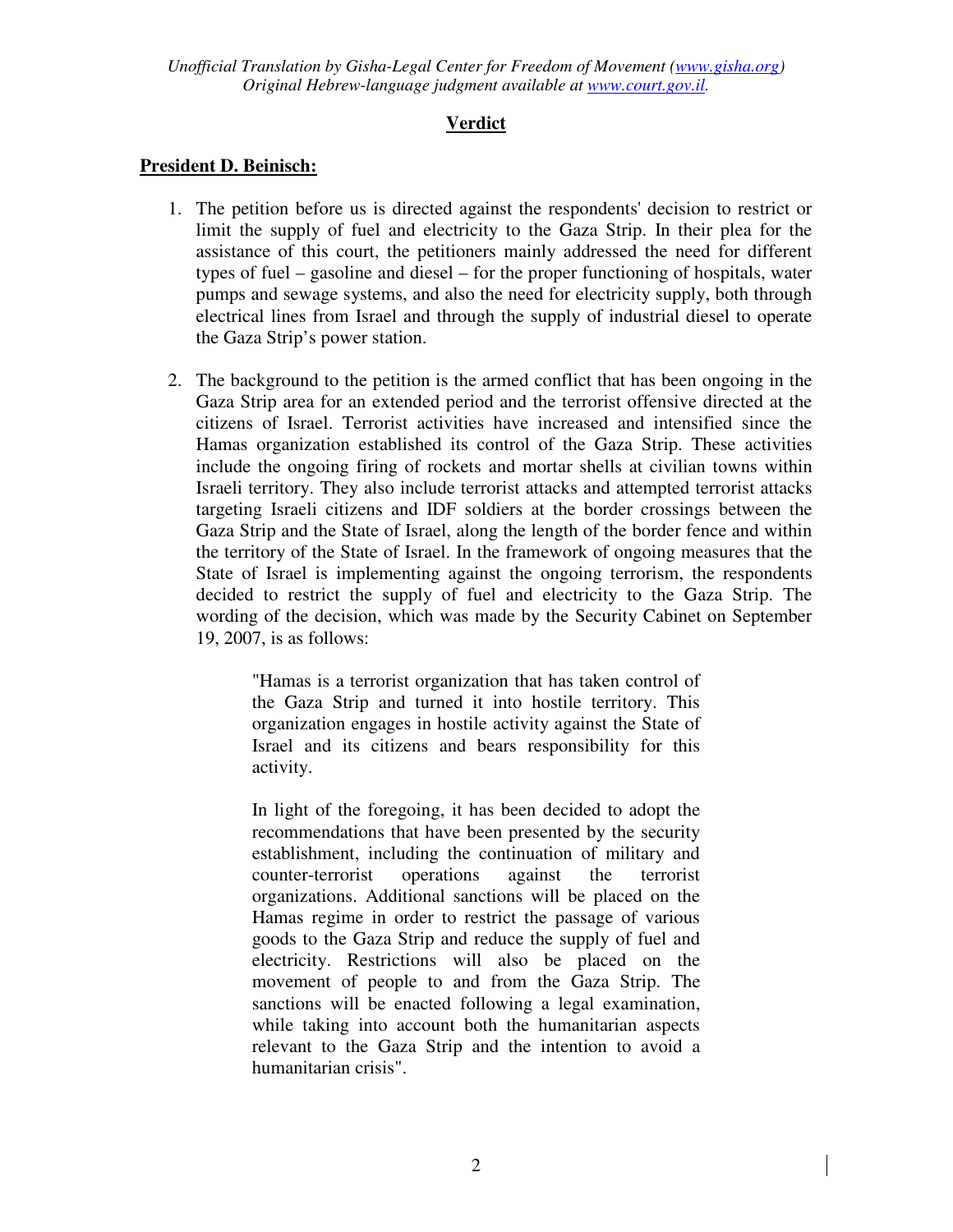The petition is directed against this decision.

3. The petition against the decision was submitted on October 28, 2007, and on November 7, 2007, we held a hearing in the petition in the presence of the parties. At the time of the hearing, the state announced that a decision on the implementation of the restriction of electricity supply to the Gaza Strip had not yet been finalized, and therefore we heard arguments related to the restriction of fuel supply only. During the hearing, the respondents' representatives informed the court that the state recognizes its obligation to refrain from obstructing the supply of essential humanitarian needs to the Gaza Strip. It therefore announced that it would monitor the restrictions and ensure that they do not reach a level where they infringe on essential humanitarian needs.

At the conclusion of the hearing, we determined that within 7 days the state would submit the complete figures on which it based its evaluation of the impact of the restriction of fuel supply to the Gaza Strip and would specify the mechanisms of monitoring and evaluating data it intended to implement in order to safeguard the humanitarian needs of the residents of the Gaza Strip.

# **Restriction of Fuel Supply to the Gaza Strip**

4. On November 29, 2007, we determined, in relation to the part of the petition relating to the restriction of supply of fuel to the Gaza Strip, that the fuel which the Palestinian Energy Authority acquires from the Israeli company Dor Alon and which is distributed by private suppliers to the highest bidder and without prioritization, could also be distributed in another way. We noted that the different types of fuel supplied to the Gaza Strip could be distributed according to an order of priorities that takes into account the humanitarian needs of the civilian population and also the operation of the generators that power water pumps and electrical facilities in the area. In our decision, we gave weight to the state's position that currently, as offensive rocket attacks against Israeli towns are taking place, some of the fuel being transferred to the Gaza Strip is actually being used for different purposes by the terrorist organizations. Under these circumstances, the restriction of the supply of fuel, in the controlled fashion that was being implemented, was likely to harm the terrorist infrastructure and its capacity to act against the citizens of the State of Israel. This takes into consideration that the amount of fuel supplied to the Strip is supposed to be sufficient for humanitarian needs which require fuel. Therefore we were not convinced at that time that the respondents' decision to restrict the fuel supply to the Gaza Strip via Israeli border crossings, in accordance with the figures provided to us, harms essential humanitarian needs in the Gaza Strip. Therefore, it was determined that there was no cause to issue an *order nisi* and an interim order with regards to the restriction of fuel supply (gasoline and diesel). Our decision was based primarily on the obligation of the state to monitor the events unfolding in the Gaza Strip and to ensure that the said restrictions do not cause humanitarian harm to the residents of the Gaza Strip, an obligation derived from Israeli and international law. Under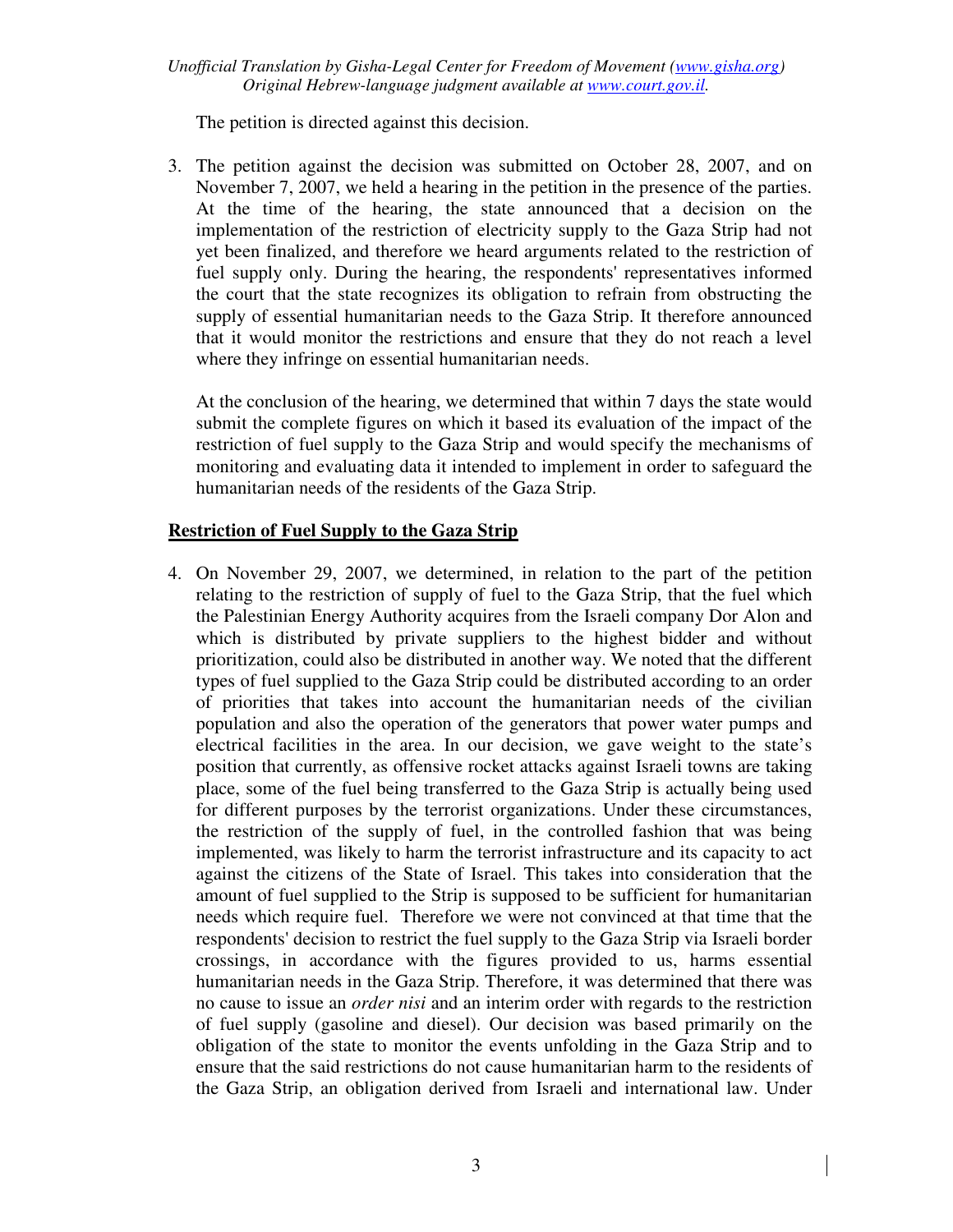these circumstances we concluded the discussion of the restriction of fuel supply to the Gaza Strip. We then began to examine the arguments relating to the expected harm to the residents of the Strip as a result of restrictions of electricity supply.

### **Restriction of Electricity Supply to the Gaza Strip**

- 5. The discussion of the part of the petition relating to the restriction of electricity supply to the Gaza Strip necessitated a complex factual investigation and we found it hard to get information on this issue from the state's representatives. Therefore we continued the proceedings on this issue as we received at various times detailed requests from the petitioners and oral and written responses from the respondents. On November 15, 2007, the petitioners submitted an urgent request for an interim injunction on the petition, and on November 23, 2007, they requested that we hold an emergency hearing on the petition, due to the state's announcement that as of December 2, 2007, the amount of electricity supplied to the Gaza Strip would be restricted. The petitioners claimed that there was no physical way to limit the supply of electricity to Gaza without causing power failures to hospitals and interruptions in the pumping of drinking water to the civilian population of Gaza, and without causing major disruptions to essential services. Their primary claim was that the implementation of the decision would cause certain, severe and irreversible harm to essential humanitarian systems in the Gaza Strip, to the hospitals, to the water and sewage systems, and to the entire civilian population.
- 6. According to figures that are not disputed by the sides, the amount of electricity required by the Gaza Strip at peak times is just over 200 megawatts. Some 120 megawatts is supplied by Israel and some 17 megawatts is supplied by the Egyptians. The remainder is supplied by the Gaza Strip's power station. The electricity supplied to the Gaza Strip by the State of Israel is transferred via 10 electrical lines, four of which are fitted with load regulators. The respondents planned to gradually decrease the supply of electricity on those four lines, at a level of 5% of the total electricity conducted on each of those lines. According to the respondents, this plan will force the ruling authority in the Gaza Strip to conduct load management and actively restrict the consumption of electricity in that area which is supplied by the relevant electrical line, and to prevent the supply of electricity to terrorist activities, such as workshops producing Qassam rockets and such. They maintain that if the government in Gaza properly manages the consumption of electricity in Gaza, no disruptions in the flow of electricity from Israel to the Gaza Strip are to be expected. Nevertheless, if the consumption exceeds the limits, the supply of electricity will automatically shut down, as a result of the load regulators affixed to the four lines mentioned above. The respondents emphasized in their response that the said restrictions on the electricity supply will not infringe on the essential humanitarian needs of the residents of the Gaza Strip.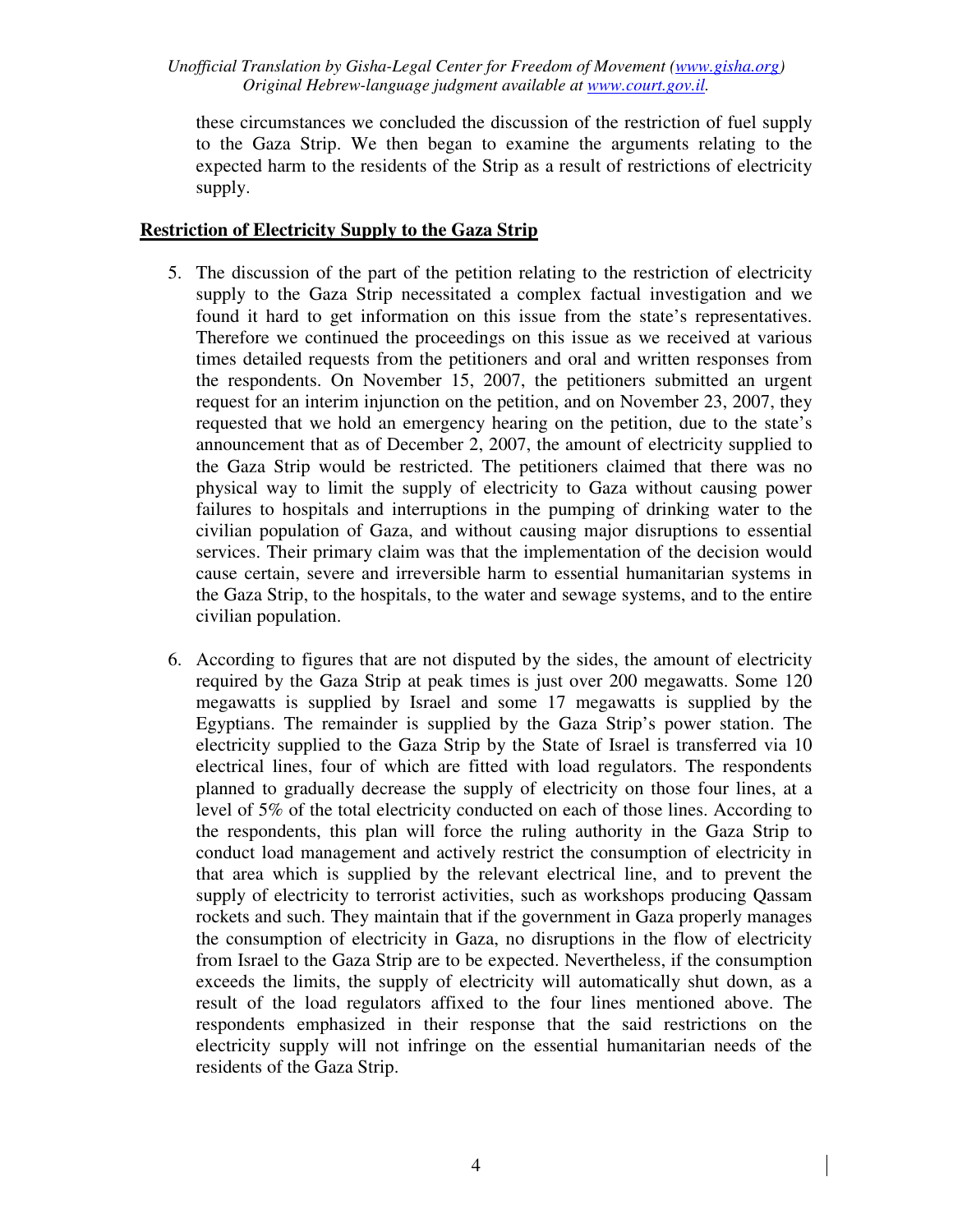- 7. The petitioners claimed that there is no physical way to restrict the electricity to Gaza without causing power failures in hospitals and interrupting the pumping of fresh water to the civilian population in Gaza. And so they claim that the implementation of this decision will lead to certain, severe and irreversible harm to the essential humanitarian systems in the Gaza Strip, to hospitals, water and sewerage systems, and to the civilian population as a whole. In their additional arguments on November 27, 2007, the petitioners made claims relating to the future restriction of electricity supply to the Gaza Strip and argued that even at this stage, and since the bombing of the local power station by the Air Force in 2006, the Gaza Strip is experiencing an electricity shortage, which has forced the "Electricity Distribution Company" in Gaza to initiate, for lack of an alternative, blackouts for several hours a day. They maintain that regular power failures already harm the functioning of essential services in Gaza, such as hospitals, since the electrical infrastructure in Gaza does not have the capacity to distinguish between essential services and the civilian population. Additionally, it was emphasized that shutting down electricity to the homes of Gaza residents prevents them from accessing clean drinking water in their homes and impedes the functioning of water pumps and the sewage system.
- 8. On November 29, 2007, we held a hearing of the petition where we heard each side's arguments. During the hearing, we also heard a statement on behalf of the respondents by Col. Shlomi Muktar, head of the Department of Investigations at the Operations Branch at Headquarters of the Coordinator of Government Operations in the Territories, and Mr. Idan Weinstock, Director of the Electricity Administration at the Ministry of National Infrastructure. For the petitioners, we heard the words of Petitioner 2, Mr. Maher Najjar, Deputy Director of the Water Authority at the Gaza Coastal Municipalities Water Utility (CMWU). Afterwards we heard the arguments of the sides and their statements with regards to the planned restrictions in the supply of electricity to the Gaza Strip. As a result of the incomplete figures that were provided to us, we saw fit to ask the respondents to add to their claims on a number of points with regards to the possibility of regulating the supply of electricity in the Gaza Strip, in order to prevent harm to humanitarian needs. We also ordered that until the said additions were received, the plan to restrict the electricity supply to the Gaza Strip should not be implemented.
- 9. During the period that the petition was pending, the petitioners once again submitted a request that the state be obligated to continue the supply of electricity as usual, with no limitations. Their argument focused mainly on the fact that the local power station, which supplies electricity to essential humanitarian facilities, cannot operate in a normal fashion due to the severe shortage of industrial diesel. They claimed that the amount of industrial diesel that the respondents are allowing into the Gaza Strip is insufficient for the needs of the power station, and does not allow for the production of the amount of electricity required by the residents of the Gaza Strip during the winter months. It was further claimed that the shortage of industrial diesel has caused a 30% reduction in output of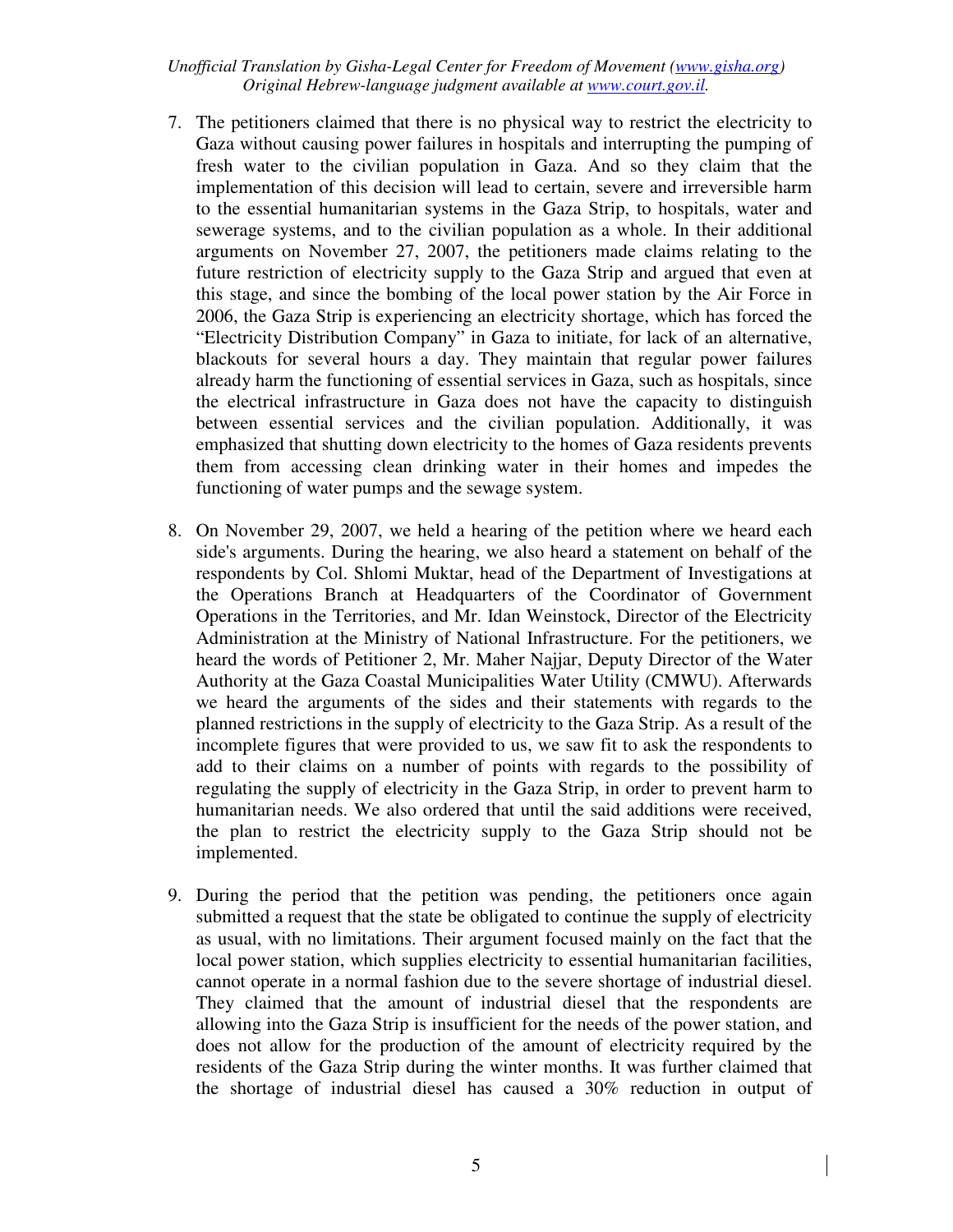electricity produced at the Gaza Strip power station, which has led to extended power outages in the Strip. It was emphasized that that the industrial diesel that is supplied to the Gaza Strip is used solely to produce electricity at the power station. On January 9, 2008, the petitioners submitted an updated statement in which it was noted that as a result of the severe shortage of industrial diesel at the Gaza Strip's power station, blackouts lasting eight hours each day had been imposed on the Central Gaza area, and blackouts of eight hours every other day had been imposed on Gaza City itself. It was claimed that as a result of the reduction in the generation of electricity, the central hospital in Gaza was suffering from daily power failures that last 6-12 hours, which were disrupting the functioning of the hospital.

On January 21, 2008, we were updated by the petitioners that as a result of the shortage of industrial diesel the power station in Gaza had completely halted its generation of electricity, which had led to a 43% deficit in the amount of electricity required by the residents of the Gaza Strip. They claimed that on January 20, 2008, the respondents had placed a total ban on the transfer of industrial diesel to the Gaza Strip, and in the absence of reserves, it led to the closure of the power station. Under the circumstances, the petitioners claimed that many residents of the Gaza Strip had no access to drinking water, waste water was overflowing, and residents could not operate various medical equipment in their homes.

10. As a result of these developments, the respondents submitted an additional statement in which they addressed the different claims and the dynamic changes in the situation on the ground. They noted that in a meeting between Col. Shlomi Muktar, head of the Department of Investigations at the Operations Branch at Headquarters of the Coordinator of Government Operations in the Territories, and representatives of the Palestinian Energy Authority, it was stated by the Palestinians that they have the capacity to regulate the loads by reducing the consumption of electricity within the area that each line serves, and that this kind of regulation is already in use; so, for example, the Palestinian representatives confirmed that they have the capacity to reduce the consumption of electricity on a particular line in order to ensure the proper functioning of a hospital. It was also clarified for us that as a result of an agreement between Israel Electric and the Palestinian Authority in 2005, the supply of electricity on two of the lines through which Israel supplies electricity to the Gaza Strip was reduced to 11 megawatts. The respondents noted that recently the Nahal Oz border crossing, via which the industrial diesel required to operate the power station is transferred, had indeed been closed for a number of days. As a result, the transfer of industrial diesel to the Gaza Strip's power station was halted during those days. The respondents explained that the closure of the crossing and the halt of the transfer of industrial diesel to the power station were carried out under circumstances of a serious missile attack on Israel, such that between January 15 and January 18, 2008, 222 mortar shells were fired at towns surrounding Gaza, as well as Ashkelon and Sderot. As a result, seven civilians were wounded and many more suffered from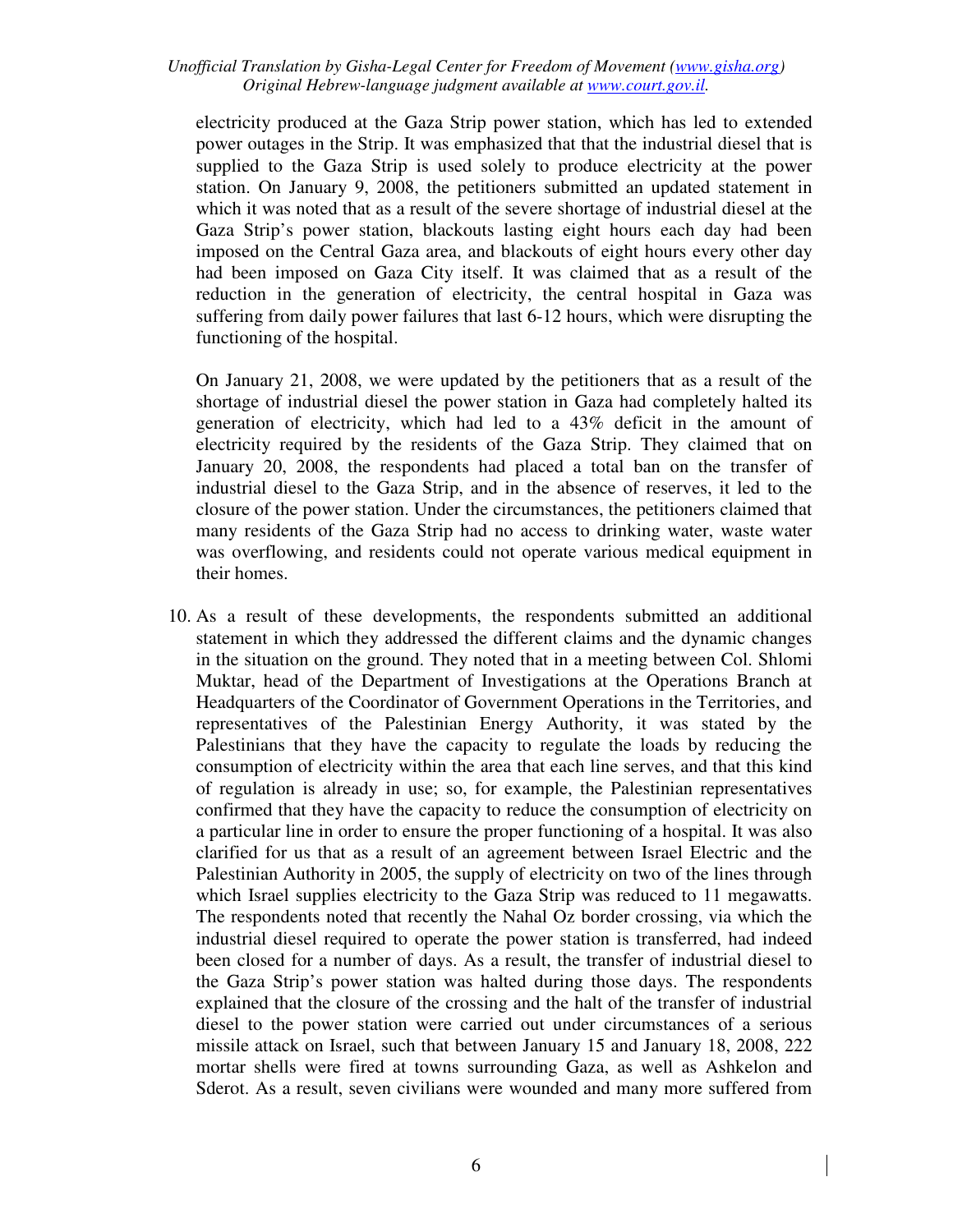shock, and there was major damage to property. Nevertheless, at the present time, we were informed, it was decided that the amount of industrial diesel that will be transferred to the Gaza Strip will be 2.2 million liters per week, as was transferred before the restriction plan. With regards to the electricity that is supplied by Israel, the respondents noted that they intend to implement a gradual restriction on three electrical lines only of 5% of the total supply on each of these lines. As a result, the amount of electricity supplied through them will be 13.5 megawatts on two of them, and 12.5 megawatts on the third. The respondents emphasized in this regard that the Palestinians themselves stated on several occasions that they have the capacity to reduce loads in case of a restriction on the lines, in order to avoid a harming humanitarian objects and needs. In conclusion, the respondents stated that the breach of the Rafah border crossing in the direction of Egypt, which was carried out unilaterally by the Palestinians, will have implications for the general situation in the Gaza Strip and the State of Israel's obligations towards the Strip in general. However it was added that this final issue is new and is still under factual, legal and political investigation. On January 27, 2008, we held a hearing focusing on the supply of industrial diesel to the Gaza Strip, in which the sides reiterated the main points of their arguments, as detailed above, and the state announced the supply of industrial diesel at the level that had been accepted in the past.

# **Deliberation**

- 11. The question before us on this matter is, therefore, whether the various restrictions on the supply of fuel and electricity to the Gaza Strip are harming the essential humanitarian needs of the residents of the Gaza Strip. As we wrote in our decision of November 29, 2007, the State of Israel bears no obligation to allow the unlimited supply of electricity and fuel to the Gaza Strip, in circumstances where part of these products are being used by terrorist organizations in order to harm Israeli citizens. The obligation that it bears is derived from the essential humanitarian needs of the residents of the Gaza Strip. The respondents must fulfill the obligations imposed upon them by international humanitarian law, and in this framework they must allow the supply to Gaza only of goods necessary in order to maintain essential humanitarian needs of the civilian population.
- 12. The State argued before us that it is acting in accordance with the principles of international law and is fulfilling its humanitarian obligation under the laws of armed conflict. According to the State's representative, these obligations are limited and are derived from the state of armed conflict that exists between the State of Israel and the Hamas organization which controls the Gaza Strip, and from the need to prevent harm to the civilian population that finds itself living in a combat zone. In this regard, we note that since September 2005 Israel no longer has effective control over what takes place within the territory of the Gaza Strip. The military government that previously existed in that territory was abolished by decision of the government, and Israeli soldiers are not present in that area on an ongoing basis and do not direct what goes on there. Under these circumstances, the State of Israel bears no general obligation to concern itself with the welfare of the residents of the Strip or to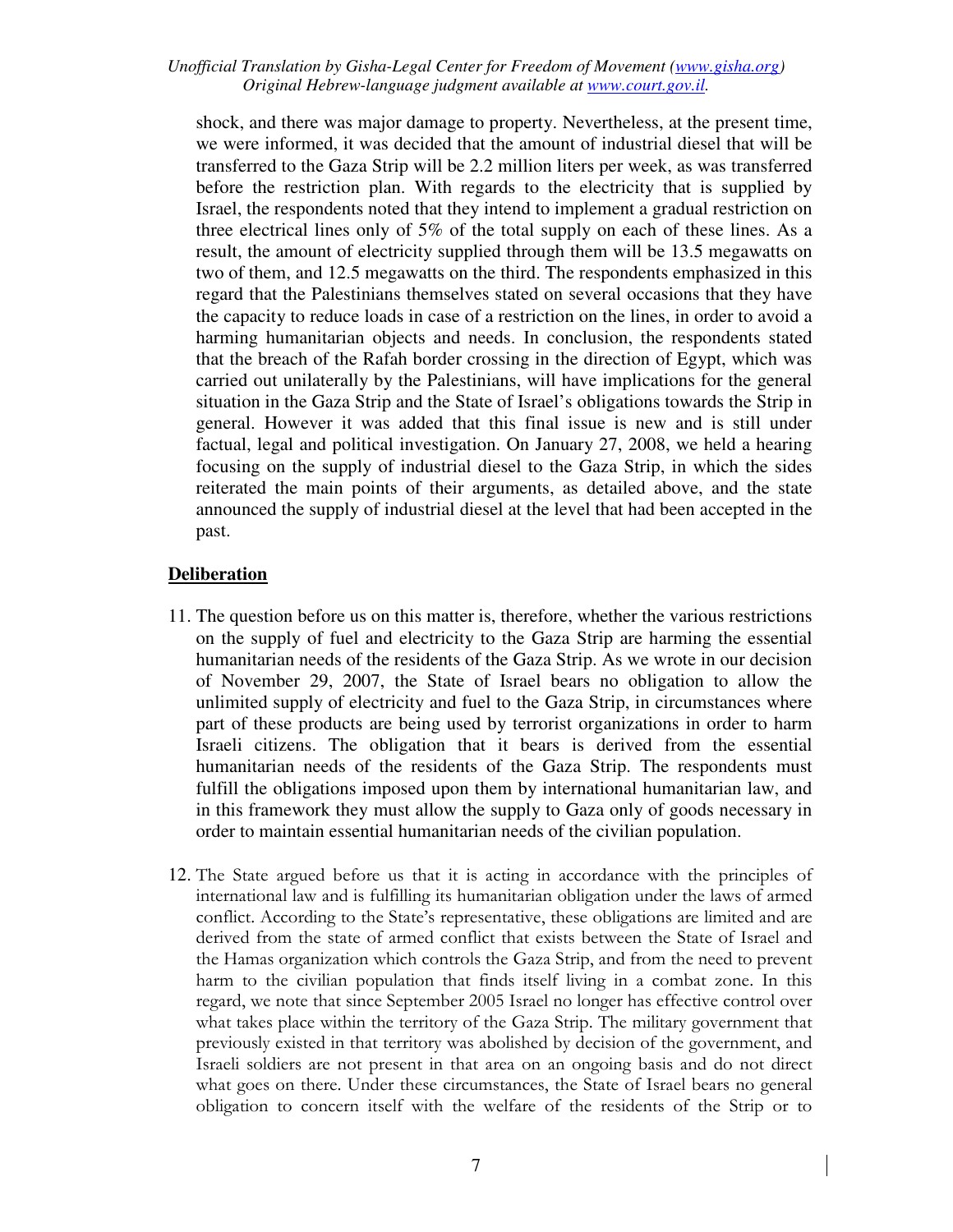maintain public order within the Gaza Strip, according to the international law of occupation. Israel also has no effective ability, in its current status, to instill order and manage civilian life in Gaza. Under the current circumstances, the primary obligations borne by the State of Israel with regards to the residents of the Gaza Strip are derived from the state of armed conflict that prevails between it and the Hamas organization which controls the Gaza Strip; its obligations also stem from the degree of control that the State of Israel has over the border crossings between it and the Gaza Strip; and also from the situation that was created between the State of Israel and the Gaza Strip territory due to years of Israeli military control in the area, as a result of which the Gaza Strip is at this time almost totally dependent on Israel for its supply of electricity.

- 13. In this regard, the respondents cited various provisions of international humanitarian law in their arguments that are relevant to our case. Among others, the respondents cited paragraph 23 of the Fourth Geneva Convention on the Protection of Civilians in Times of War, 1949 (hereafter: **the Fourth Geneva Convention**), which obligates each side in a conflict to allow the passage of goods intended for the civilians on the opposing side. Nevertheless, it was noted that this refers to an extremely limited obligation under which a party to a conflict is obligated to allow unlimited passage of medical supplies, and also allow for passage of food, clothing and medicines for children under the age of 15 and pregnant women. The respondents also cited paragraph 70 of Protocol I Additional to the Geneva Convention, 1977, (hereafter: **Protocol I**), which they say represents customary international law, which establishes a general and very broad obligation under which the parties to a conflict must allow the swift passage of essential goods to the civilian population without interference. Finally, in their arguments the respondents also cited paragraph 54 of Protocol I, which prohibits the starvation of a civilian population as a military tactic, and also prohibits the attack, destruction, removal or placing out of order of essential facilities for the civilian population, including food storehouses, agricultural fields, and drinking water supply facilities.
- 14. The state's arguments on this matter are based on norms that are part of customary international law, that specify the basic obligations imposed upon the opposing sides in a time of armed conflict, and obligate them to ensure the welfare of the civilian population and safeguard its dignity and basic rights. It should be added that according to the principles of customary international humanitarian law, each party to a conflict is obligated to avoid impeding the passage of basic humanitarian aid to the population in need of it that is located under the control of that same party to the conflict (J. Henckaerts and L. Doswald-Beck, *Customary International Humanitarian Law* (ICRC, Vol.1 1, 2005), p. 197, 199). Additionally, in the commentary to paragraph 70 of Protocol I it says that paragraphs 70 and 54 of Protocol I should be read together in a way that does not allow one party to a conflict to refuse to allow passage of deliveries of food and basic humanitarian equipment necessary for the survival of the civilian population (Yves Sandoz, Christophe Swinarski, Bruno Zimmermann, Eds. *Commentary on*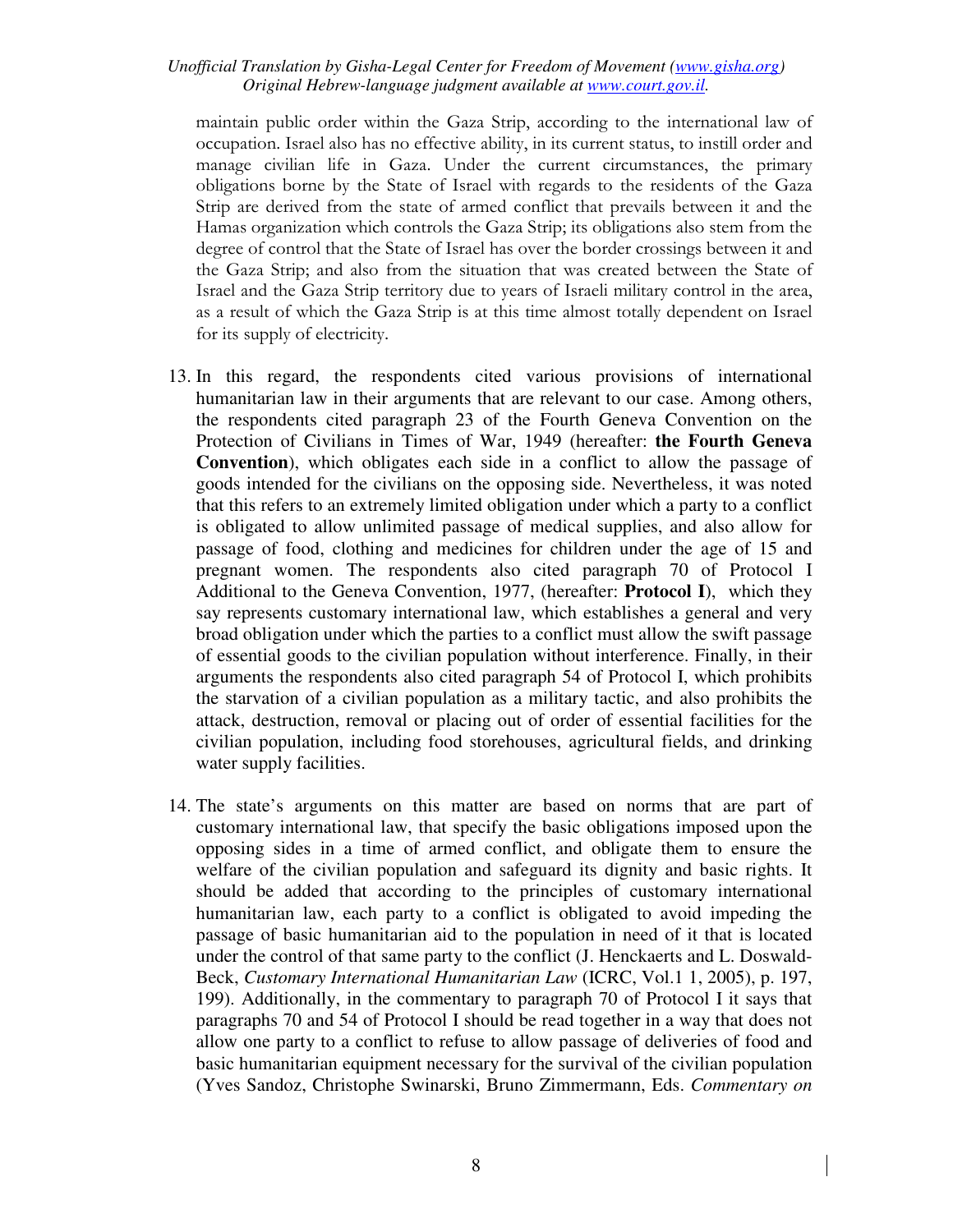*the Additional Protocols of 8 June 1977 to the Geneva Conventions of 12 August 1949* (ICRC, Geneva, 1987), p. 820).

- 15. Based on what has been said above, the respondents do not by any means dispute the existence of humanitarian obligations incumbent upon them, which obligate the State of Israel to allow the passage of essential humanitarian goods to the Gaza Strip, and to avoid intentionally harming humanitarian facilities. According to the respondents, and they have confirmed this in statements and affidavits from the authorized officials, that not only do they allow the passage of essential goods to the civilian population in the Gaza Strip, but they see this as a humanitarian obligation imposed upon them by international law and by decision of the cabinet. Nevertheless, the respondents emphasize that there is nothing to obligate them to allow the transfer of non-essential good or goods in quantities that exceed that which is needed to meet basic humanitarian needs, and this is the main dispute between them and the petitioners.
- 16. This last point was raised before us during our final hearing by Col. Nir Pres, Commander of the Coordination and Liaison Administration, and he detailed the relevant figures and the information based on which the respondents operate. Col. Pres explained the affidavits that were given on behalf of the state, and maintained that the amount of fuel and electricity transferred to the Gaza Strip is enough to ensure the proper operation of all the humanitarian services in the Strip; Col. Pres described for us the contacts that exist with Palestinian bodies for the purpose of continuous monitoring of the functioning of humanitarian facilities in the Gaza Strip. Among other things, he described how the State of Israel allows the transfer of patients requiring treatment to the State of Israel and allows the passage of food and medicine without any limitations. This is in order to avoid harm to the residents of the Gaza Strip beyond that which necessarily results from the state of armed conflict that prevails between the State of Israel and the Hamas organization, which controls the Gaza Strip. In his statements before us, Col. Pres confirmed that the situation of the civilian population in the Gaza Strip is indeed grave, but he nevertheless provided examples of exaggerated descriptions being publicized by the Hamas organization with regards to the humanitarian crisis in the region.
- 17. The primary issue that that remains before us, as was raised in our final hearing, relates to the amount of industrial diesel required for the operation of the Gaza Strip power station. As noted above, we are convinced by the affidavits of the respondents that they intend to continue to allow the supply of industrial diesel at the level that prevailed before the implementation of the restrictions, which is 2.2 million liters per week. Since it was clarified that industrial diesel can be used, and is actually used, solely by the power station operating in the Gaza Strip, it can be assumed that the supply of industrial diesel will not decrease from this amount. In our investigation it was found that the amount of industrial diesel supplied to the Gaza Strip during the winter months last year was similar to the amount which the respondents undertake to allow to be supplied to the Gaza Strip at this time,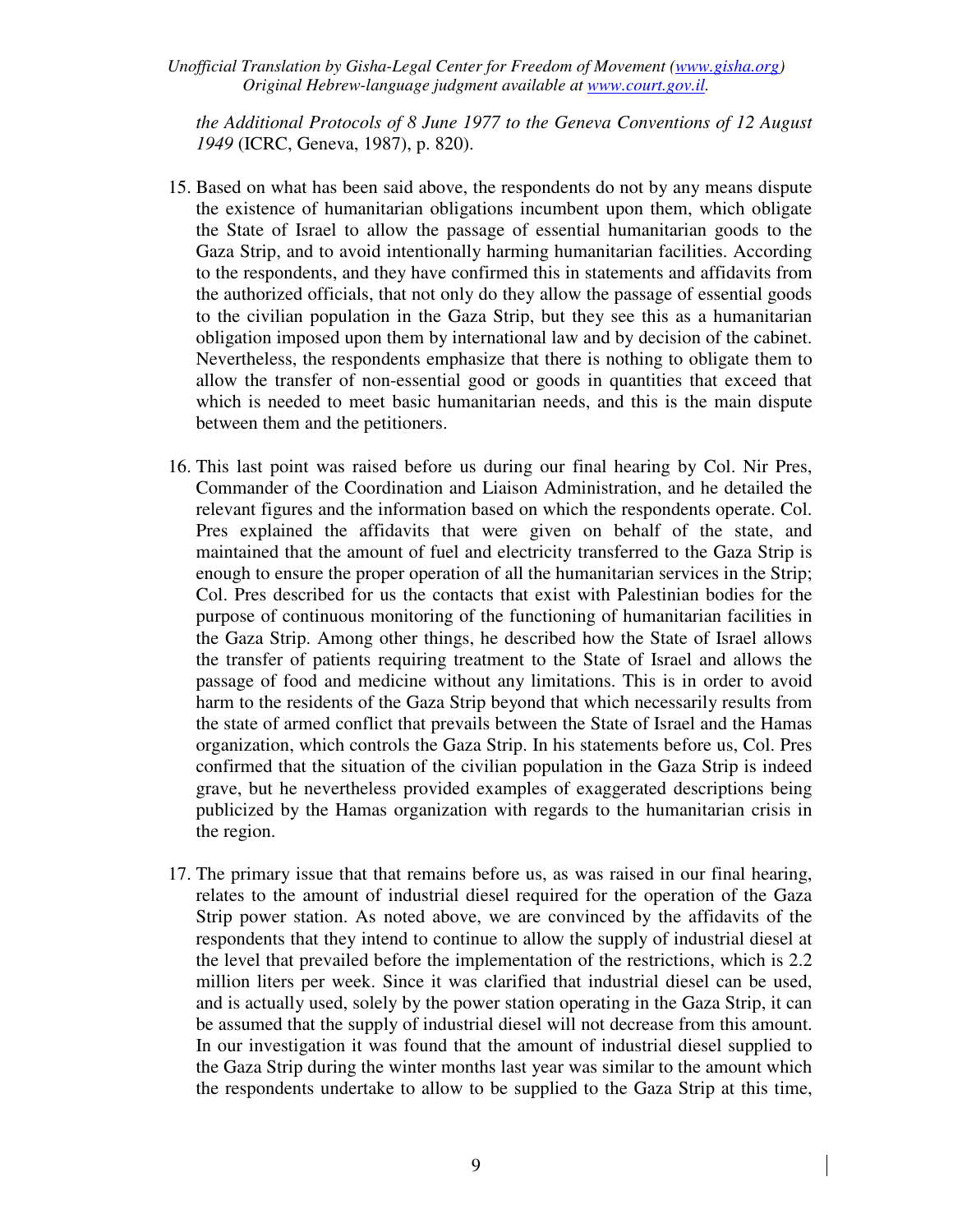and this fact indicates that it is a reasonable amount, which is sufficient for the essential humanitarian needs in the Gaza Strip. True, for several days the border crossings were closed and as a result the necessary amount of diesel was not transferred. However, as was explained, this was a case of a temporary security necessity that was brought about as a result of a very severe missile attack targeting Israeli towns from Gaza Strip territory. It should be noted that during that period, when there arose a specific security need to close the border crossings, the State of Israel continued to transfer the same amount of electricity to the Gaza Strip, without any change.

- 18. Concerning the updated plan that was presented to us, a 5% reduction in electricity supply on three of the ten electrical lines that supply electricity to the Gaza Strip from Israel, to a level of 13.5 megawatts on two of the lines and 12.5 megawatts on the third line, we were convinced that this restriction does not violate the humanitarian obligations borne by State of Israel as result of the armed conflict that prevails between it and the Hamas organization that controls the Gaza Strip. Our conclusion is based, in part, on the fact that the respondents' affidavit revealed that the relevant Palestinian bodies stated that they have the capacity to reduce loads in a case of a restriction on the electrical lines, and that they have in fact made use of this capacity in the past.
- 19. It should be emphasized: during the hearings of the petition, the state reiterated its undertaking to monitor the humanitarian situation in the Gaza Strip, and in this context various affidavits on behalf of the respondents showed us that this undertaking is being fully implemented with responsibility and seriousness. The security apparatus conducts a weekly evaluation of the situation that relies, in part, on communication with Palestinian bodies active in the areas of electricity and healthcare, as well as on communication with international organizations. In this regard, it is noted that from the discussion before us, as well as in other cases where there was need for an immediate response to humanitarian issues, it was made clear that it is possible to reach understandings and arrangements between the parties in this area. Therefore, a solution such as contacts between representatives of the security apparatus and those bodies maintaining contacts with them and informing them of the basic essential needs, is the best way to rapidly resolve practical problems that arise from time to time; an example of this is the fact that even before we held a hearing on the issue the state announced at its own initiative that it would reinstate the normal supply of diesel which is needed, among other things, for the running of ambulances and generators for hospitals, at the level which preceded the supply restrictions, and likewise in relation to the industrial diesel. These facts show that the state is indeed monitoring the situation in the Gaza Strip, and facilitates the supply of fuel and electricity required for essential humanitarian needs in the area.
- 20. We have already stated more than once that we do not interfere in security measures adopted by the security forces on the basis of their effectiveness or their wisdom – but only on the basis of their legality. Our role is limited to conducting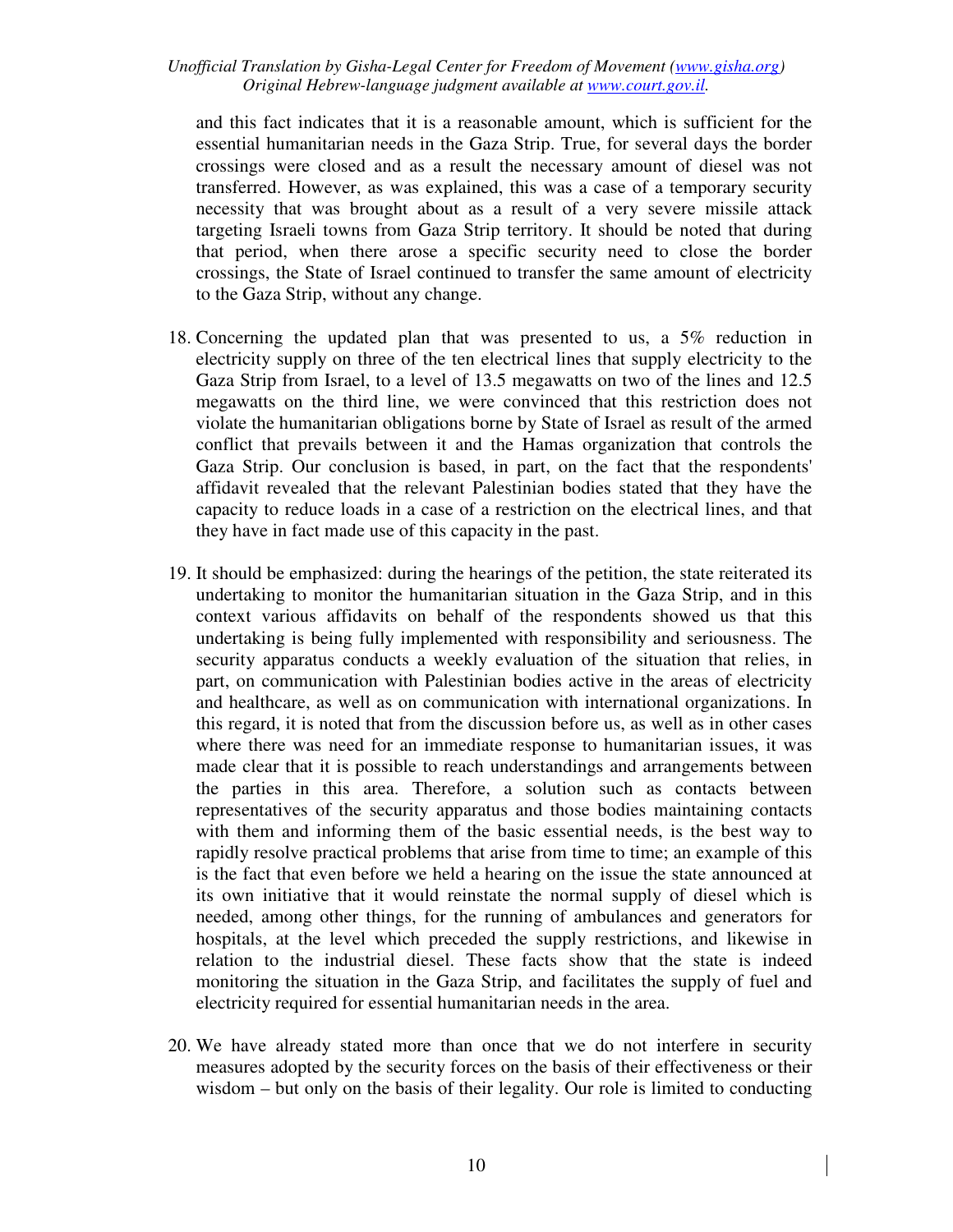judicial review of whether the principles of Israeli and international law that apply to the State of Israel are upheld, and in this regard the respondents stated before us that the state adheres to them. It has been stated above that even in times of armed conflict legal principles apply, and the laws of armed conflict must be upheld. In the matter of the **Church of the Nativity** it was determined in a similar situation, by President Barak, that:

"Israel finds itself in the middle of difficult battle against a furious wave of terrorism. Israel is exercising its right of self defense. *See* The Charter of the United Nations, art. 51. This combat is not taking place in a normative void. It is being carried out according to the rules of international law, which provide principles and rules for combat activity". (HCJ 3451/02 Almidani v. Defense Minister, PD 56 (3) 30; See also HCJ 168/91 Morkum v. Defense Minister, 45(1) PD 467, 470).

And in a judgment which addressed the humanitarian obligations borne by Israel in times of armed conflict that was made during Operation Defensive Shield, it was noted that:

"Even in a time of combat, the laws of war must be followed. Even in a time of combat, all must be done in order to protect the civilian population (*See* HCJ 2901/02; HCJ 2936/02; HCJ 2977/02; and HCJ 3022/02)" (HCJ 3114/02 Baraka v. Defense Minister, PD 56(3) 11).

21. Therefore, in times of armed conflict, as in our case, a civilian population may unfortunately find itself in an area where fighting is under way, and it is the first and foremost casualty in a conflict situation, even when efforts are made to reduce the impact on it. Within the territory of the State of Israel, too, in an era of ongoing terrorist attacks, the first and foremost casualty of the conflict is the civilian population. However, with regard to all activities targeting Israel, it is not a case of harm that is accidental or a side effect, but rather frequent terrorist attacks that directly target the civilian population with the aim of harming innocent civilians. This is the difference between the State of Israel, a democratic state that is fighting for its existence using the means afforded to it by law, and the fighting of the terrorist organizations that rise up against it. "The state fights in the name of the law and in the name of upholding the law. The terrorists fight against the law and exploit its violation. The war against terror is also the law's war against those who rise up against it". (*See* HCJ 320/80 Kawasma v. The Minister of Defense [4], at 132, HCJ 3451/02 Almidani v. Defense Minister, PD 56 (3) 30). In our case, from the facts presented to us, as detailed above, it is clear that the State of Israel accepts and respects the principles determined under the laws of armed conflict, and undertakes to continue to transfer to the Gaza Strip the necessary amounts of fuel and electricity for the essential humanitarian needs of the civilian population in the Strip.